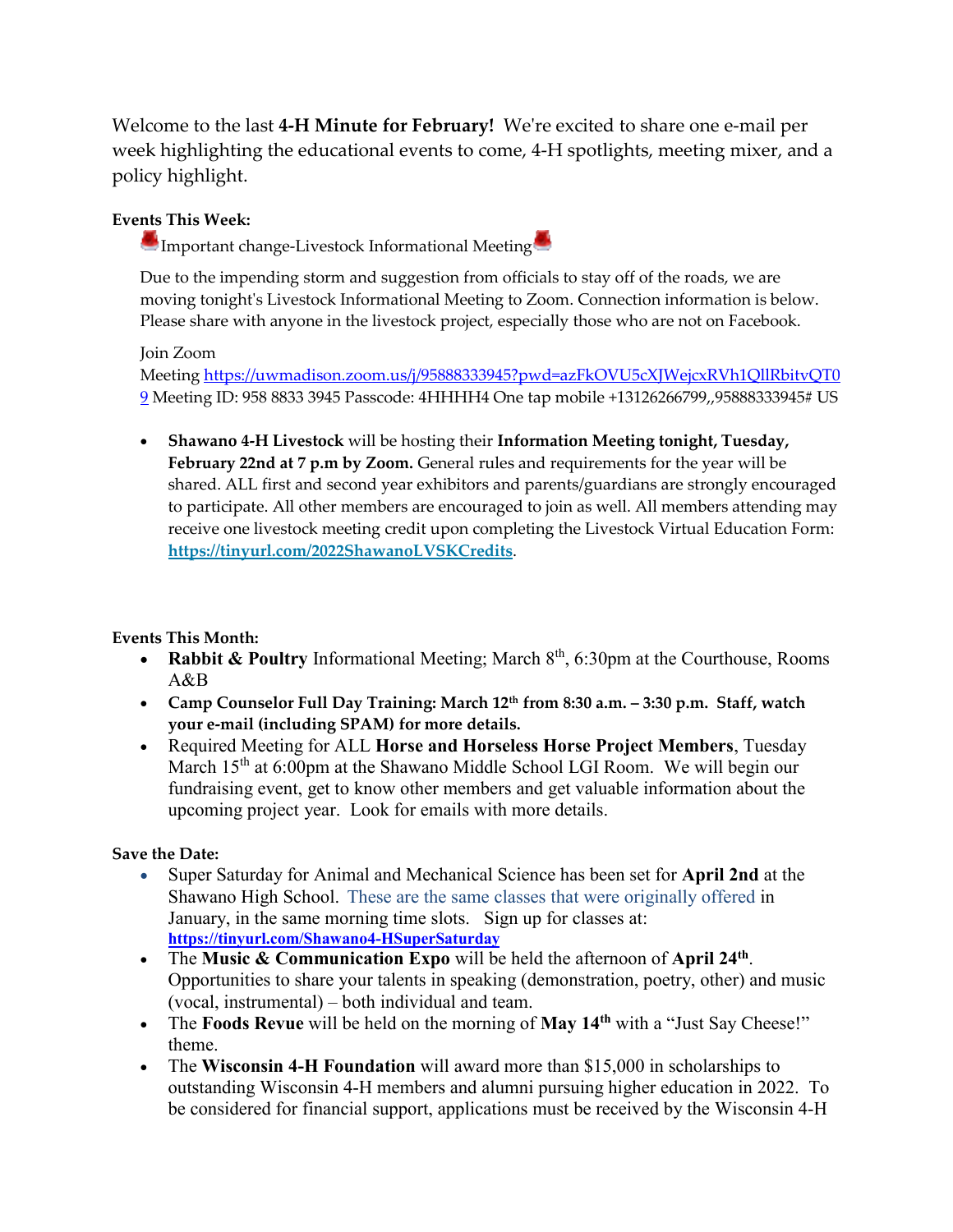Foundation via email by **Tuesday, March 15, 2022, 5:00 pm**. To see if you qualify, check out their website: **<https://wis4hfoundation.org/scholarships/>**

Potential campers in grades 3 - 7: **4-H Camp will be held on August 2 - 5, 2022.**

**Shawano 4-H Highlight of the Week: This week we CONGRATULATE Breanna Schnell for her 2021 WI State 4-H Sportsmanship Award.** A sportsmanship award should be one of the proudest awards that is received. In recounts your character, how you treat others, how you handle difficult situations, and how you live the 4-H motto to make the best better. It speaks of a member that thinks of others and makes sure that everyone feels like a space is everyone's place. The award takes into account more than a moment or a specific time but of how someone lives and breathes sportsmanship as a way of being. Breanna was one of 10 winners in the state. **Way to go Breanna!**



**Shawano County 4-H Centennial Memories:** Membership in 1936 reached a high of 781 before dropping back to 428 by 1939.

**Meeting Mixer**: Bloop-Divide the children into groups of six or eight people and have them disperse so that each group has space to work, and they are not too close to another group. Holding hands throughout the entire activity, the group's goal is to keep a balloon in the air (for 21 consecutive hits, if possible) using only • Heads • Head and shoulders • Hands (or heads and hands) • Knees and feet.

**Policy for your Perusal: Bicycle Project or Bicycle Activity:** Adults and youth who are a riding a bicycle as part of a 4-H Bicycle Project or Bicycle Riding Activity must wear protective clothing, head and foot gear. Minimum requirements include:

- Youth must be in 3rd grade or higher to participate.
- Protective head gear (helmet) that properly fits the participant.
- Shoes which provide protection from the hazards of said program.
- Clothing appropriate for the activity which will protect the participants from the elements surrounding the event.